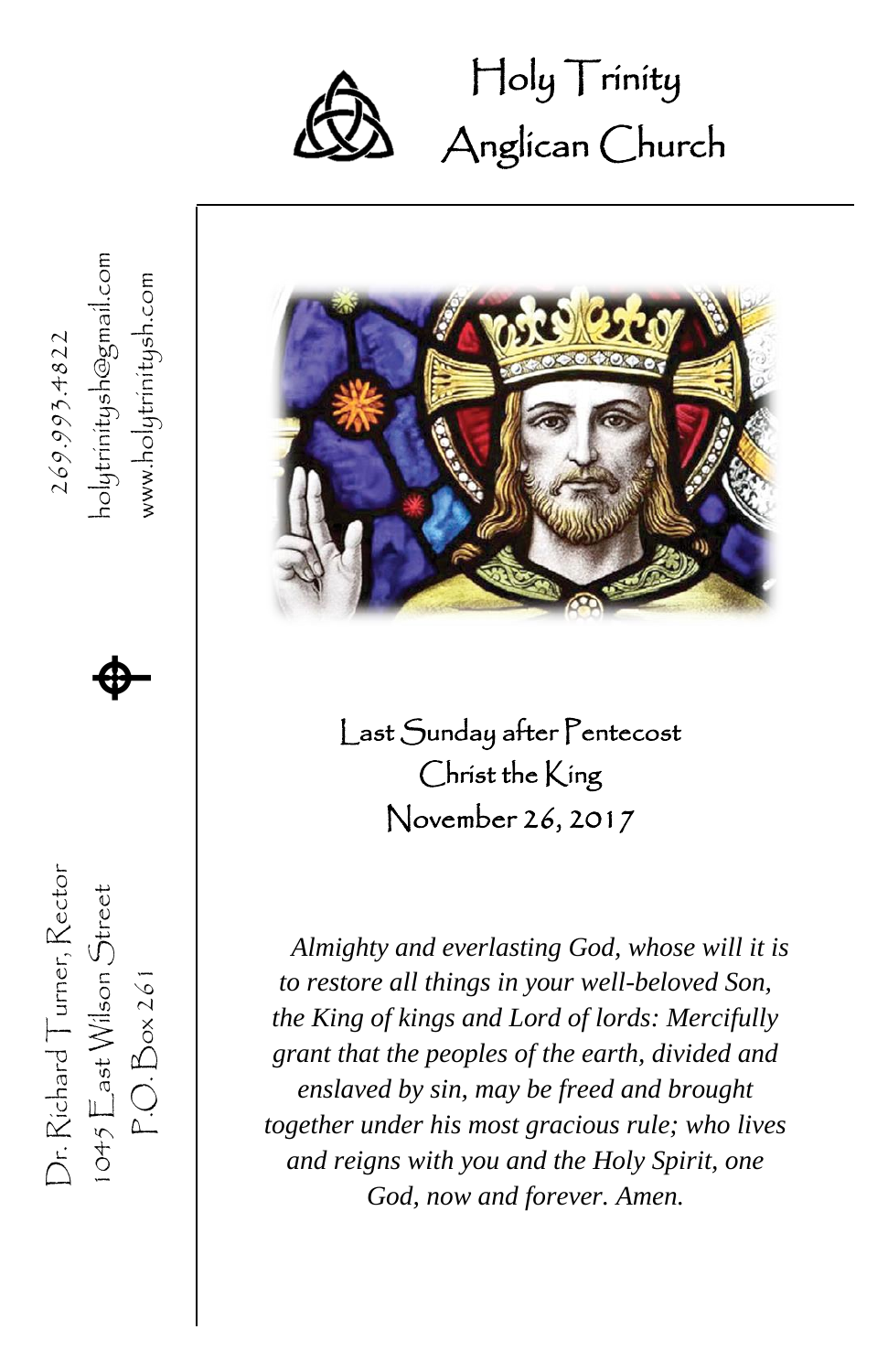### Order of Service

Call to Worship Speak O Lord

Facedown Jesus Messiah

# All Saints Photos

Opening Prayer First Lesson Ezekiel 34:11-16, 20-24

Processional Hymn All Hail the Power of Jesus' Name

Psalm 95:1-7a Second Lesson Ephesians 1:15-23 Sequence Hymn Spirit of the Living God Gospel Matthew 25:31-46 The Sermon Fr. Rick Turner The Nicene Creed Prayers of the People Confession and Absolution The Peace Offertory Hymn How Great Thou Art The Great Thanksgiving Sanctus The Lord's Prayer The Breaking of the Bread Communion Hymns Lead Me to the Cross It is You Prayer of Thanksgiving  $\mathsf{Recessional}\,\mathsf{H}$ ymn Lead on  $\bigcirc$  King Eternal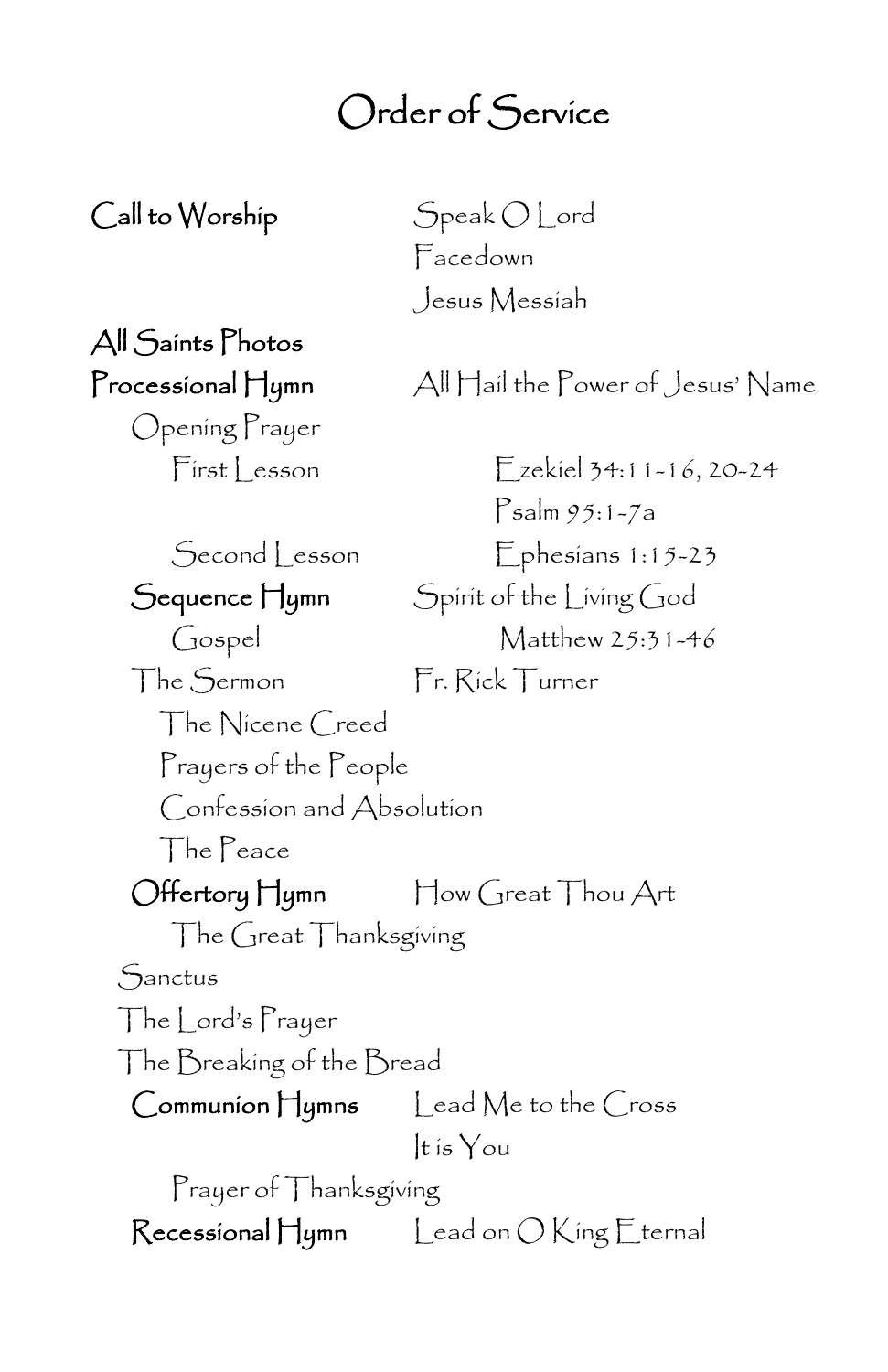### Servant Ministry

#### Today

 Reader: Ron Darling Greeter: Brad Sylvester Intercessor: Kathy Sicard Chalice: Mark | ewis Host: Celia & Don Kuick Altar Guild: Dawn Darling & Kim Maxwell Tellers: Helga Costello & Margaret Smith

### ⊕

#### Next Week

Greeter: Marie Hudson Advent Wreath: Walt & Kathy Sicard Reader: Janet Moser Intercessor: Lynne Maxwell Chalice: Walt Sicard Host: Susan & Gary Katt Altar Guild: Carol Bailey, Dawn Darling, Kim Maxwell Tellers: Ron Darling & Mark Lewis

Each one should use whatever gift he has received to serve others, faithfully administering God's grace in its various forms. ~ 1 Peter 4:10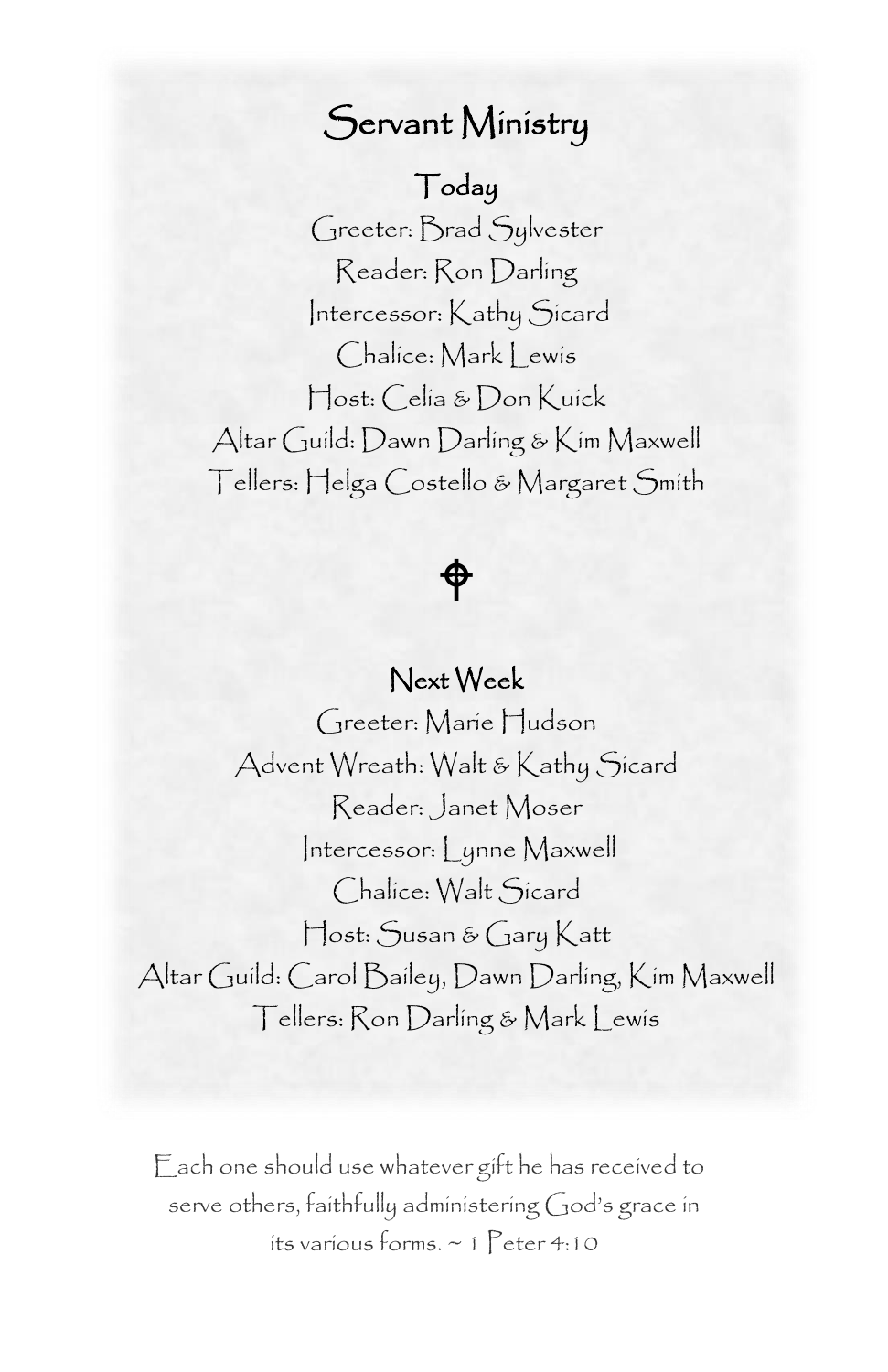

### Preparation Devotional ~ December  $\mathfrak{z}^{\mathsf{rd}}$

Isaiah 64:1-9 Psalm 80:1-7, 16-18

1 Corinthians 1:3-9 Mark 13:24-37

### The Collect

 Almighty God, give us grace to cast away the works of ľ mortal life in which your Son Jesus Christ came to visit us in great humility; that in the last day, when he shall come again in his glorious majesty to judge both the living and the dead, we<br>may rise to the life immortal: through him who lives and reigns with you and the Holy Spirit, one God, now and forever.<br>Amen. darkness, and put on the armor of light, now in the time of this may rise to the life immortal; through him who lives and reigns

Amen.

All baptized Christians are welcome to come to the Lord's Table. If you have a need or you wish to stand in for someone with a need, please come to the side altar where someone will pray with you.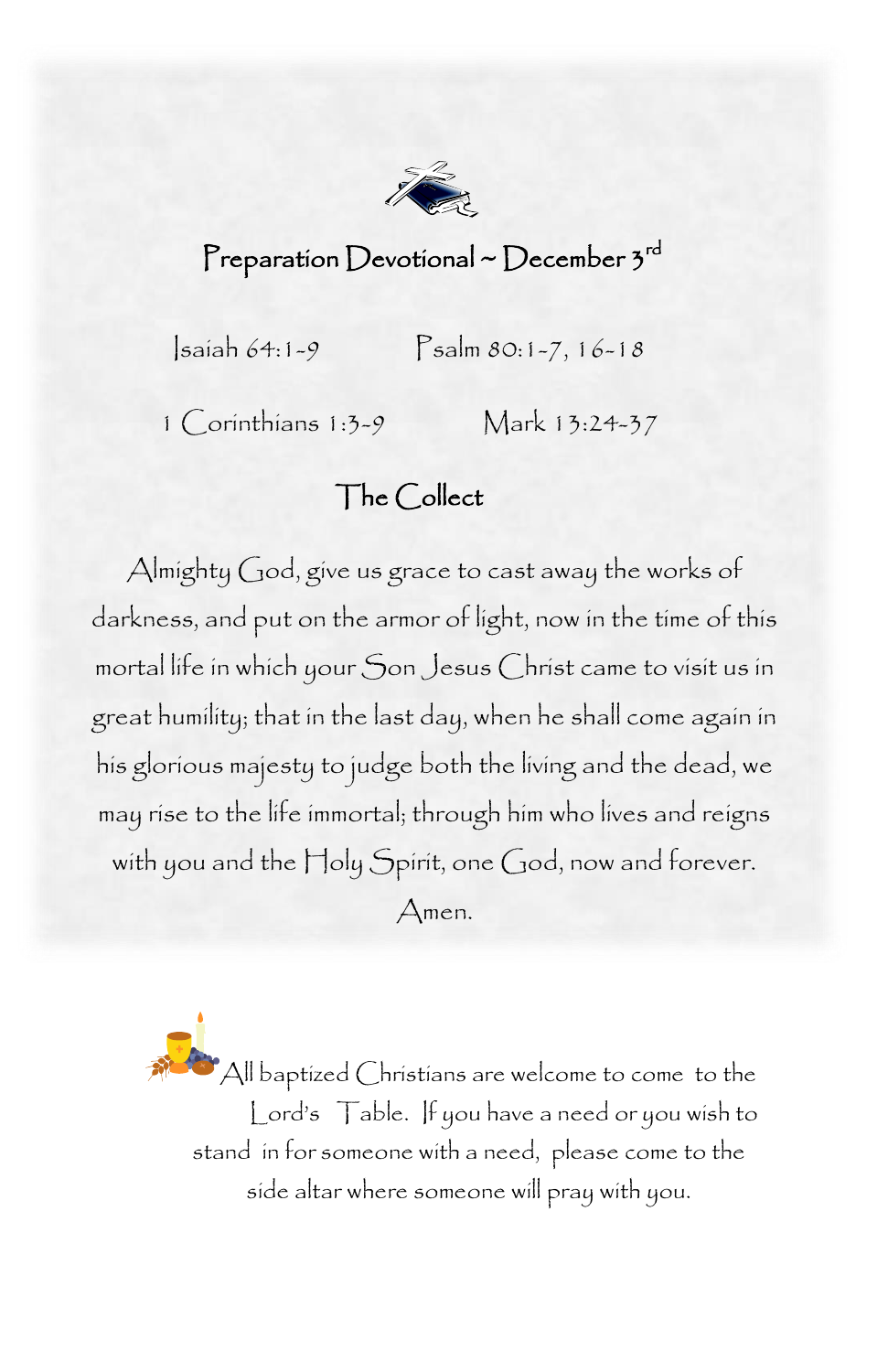## HTAC This Week

## M 11/27

| Group Prayer |  |
|--------------|--|
|              |  |

## $T_{11/28}$

| Women's Bible Study |  |
|---------------------|--|
|                     |  |

## $W_{11/29}$

| Men's Group                |  |
|----------------------------|--|
|                            |  |
| Journey Group              |  |
|                            |  |
| Pizza Night                |  |
|                            |  |
| Help Unload Norm and Carol |  |
|                            |  |
| Praise Band Rehearsal      |  |
|                            |  |
|                            |  |

Family the Week

### Penny Sicard

### November 19, 2017

Attendance: 57

Offering: \$3286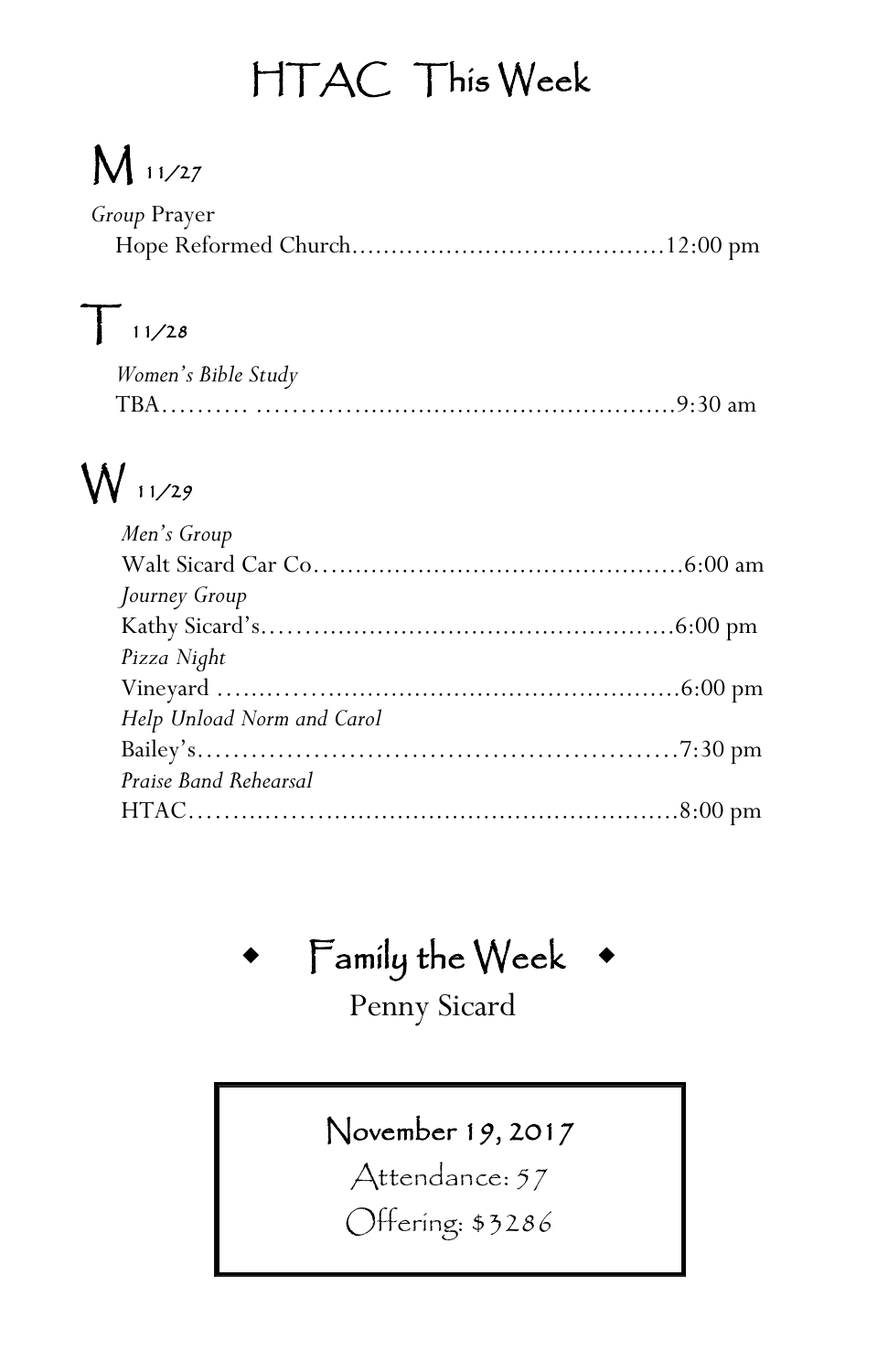## More Help Wanted

Do you take great pleasure in creating documents that use tables? Are you an expert at adding by seven's? Next on Lynne's list of tasks to share: Someone to type up the Ministry Servant Calendar. Lynne will share the document file with you so there is no need to reinvent the wheel. The newest calendar was just published so the lucky one to take on this task has about ten weeks before needing to prepare a new one!

Thank you Sonya Sylvester for taking on the communion bread job!

## We Care I.N.C.

We Care has set an ambitious goal this Christmas: provide a complete Meal Basket for every family that signs up for Christmas assistance. That means about 400 meals. That also means a lot of churches and individuals will need to step up and provide the ingredients for those meals. Check out the bulletin board and let's see how many meals we can provide.



## Game Night

On Friday evening, December 1<sup>st</sup>, Holy Trinity will be hosting another game night. Different pizzas from around area establishments will be provided. Please bring a salad, snack, dessert, or drink to share. Dinner will begin at 6:30 pm.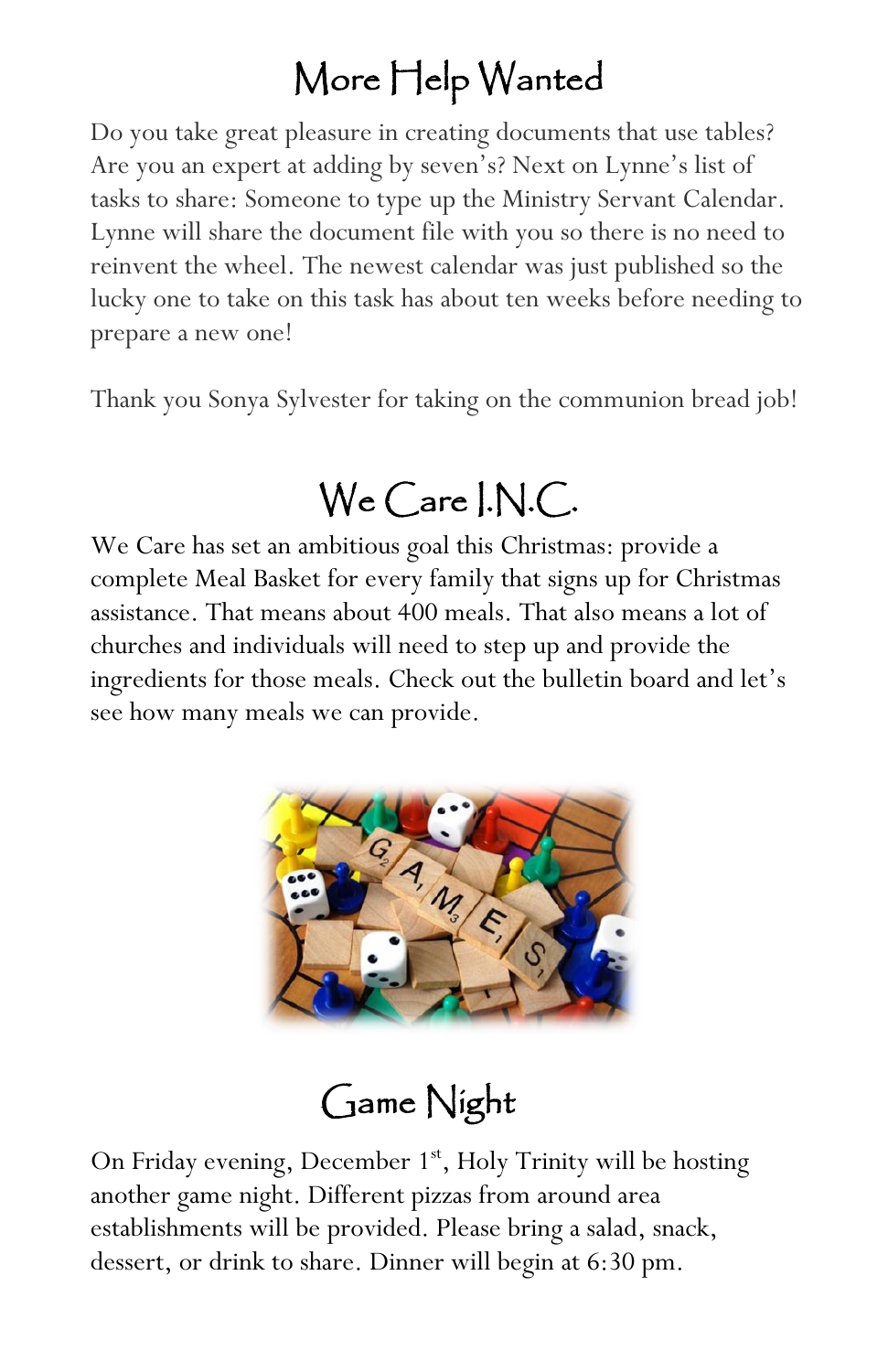### **CHRISTMAS MEAL BASKETS**

Suggestions for preparing a complete holiday meal basket for a family of 4-6. Please include all the ingredients needed to make the meal including oil, milk, butter, eggs, flour, sugar, brown sugar, etc.



#### For I was hungry and you gave me food, I was thirsty and you gave me drink... Matthew 25:35

#### **Main Course**

- Turkey
- Ham
- Beef or Pork Roast

#### **Sides**

- Dressing/stuffing mix
- Potatoes (sweet, red or white)
- Mac and cheese (ready to serve or boxed with needed add-ins)
- Vegetables (fresh / frozen / canned)
- Casserole ingredients (green bean, corn or other with recipe)
- Dinner rolls
- Fresh Cranberries (include bag of sugar) -or- canned cranberry sauce/relish
- Canned / jarred gravy or gravy mix packets

#### **Dessert**

- Prepared cake or cake mix and frosting (with needed add-ins)
- Prepared pie crust / filling / Cool Whip
- Jello or pudding mix / Cool Whip
- Cookies (baked or cookie mix (with needed add-ins)

#### **Extras**

- Breakfast items for Christmas morning family breakfast
- Cheese and crackers
- · Snacks like popcorn, potato chips, tortilla chips & salsa
- A bag of oranges or other fresh fruit
- Any holiday foods that are a tradition with your own family
- Box or bag of chocolate or Christmas candy

#### **Suggestions**

- Use a wicker or plastic laundry basket or a pretty tote the family can use later
- Include a Christmas card or handwritten note wishing the family a blessed Christmas